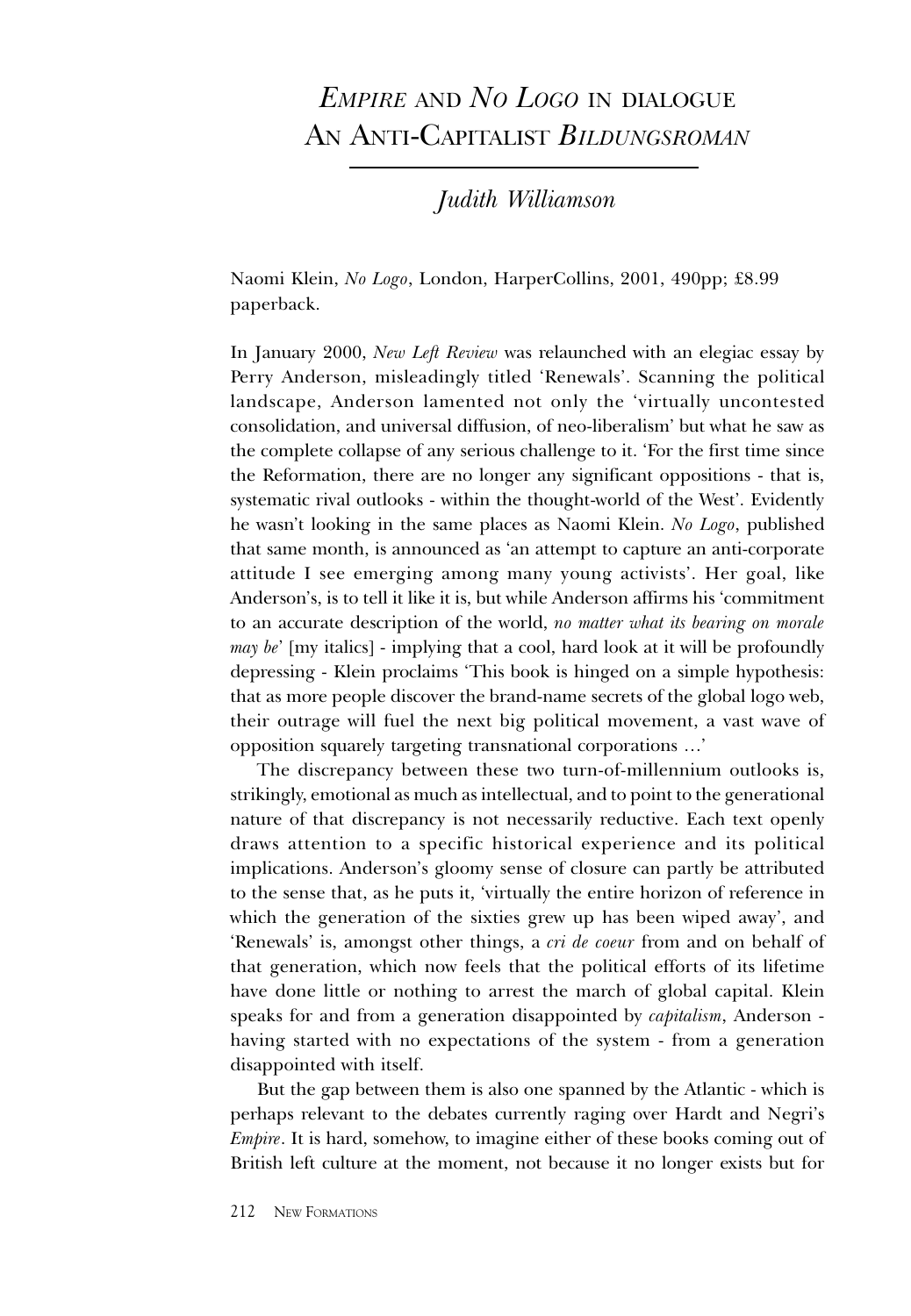other, more complex reasons which I was pondering all the time I was reading No Logo. I am introducing the book in this context because for the bulk of that time I felt profoundly aware of being an irritable, forty-something British Marxist, getting cross with it for reinventing numerous wheels, and for its relentless implication that everything capitalism is doing is new (turning points' are constantly located in the nineties). Gradually, however, I grasped that No Logo is, at heart, a sort of Bildungsroman - the story of young North America's disillusion with capitalism, and its outrage at discovering the iniquities which fuel its own lifestyle. It would be underestimating Klein's achievement to see the book only in this light: she amasses a powerful barrage of material about corporate activity; connects it deftly in ways that vividly show how capitalism affects people making its products; and - perhaps her strongest point - catalogues the disparate resistance movements that developed in the late nineties, providing a history of recent political activism not found anywhere else. In taking us through this she speaks openly passionately - for herself and her North American generation, and this is at once the source of the book's enormous strength, and of its limitations.

The Bildungsroman is built into the book's structure. Its first section, No Space, outlines the 'rise of the brand' and then, more extensively, the experience of living in a 'new branded world'. This experience is, specifically, young North Americans': of having their cool 'hunted' by marketing firms, being bombarded at school and college with advertisements, and finding their sporting and cultural activities fenced in by corporate sponsorship. The second section, No Choice, laments the rise of superstores and the subsequent 'loss' of choice for the Western consumer, as major corporations achieve a stranglehold on retail outlets and - which she particularly deplores - set the agenda for cultural and media products. Again, these are specifically youth market items: I personally don't care whether Prodigy's 'Smack My Bitch Up' is banned from K-Mart - an example of 'corporate censorship' but maybe that's my age and puritanism showing. In No Jobs, the third section, Klein visits - literally - the Free Trade Zones (or one of them) where brand-name products are made: meeting the workers and lucidly describing the conditions that underpin our branded lives. Then we quickly segue back to generation X's experience of the fall-out from this shift of production to the third world, as graduates find themselves frothing cappuccinos or serving Big Macs, while even skilled media techies are kept on short-term contracts with little security.

The final section, No Logo, charts the growing rebellion and, as she frequently puts it, 'rage', of those of her generation who are now fighting back: through adbusting, 'zines', Reclaim The Streets parties and the more concerted - often successful - campaigns against, for example, college investment in companies with holdings in Burma. Throughout the book, Klein's accumulation of detail is both exhausting and impressive, but in this section it comes into its own: she documents a range of activities, campaigns and movements not - to my knowledge - brought together anywhere else.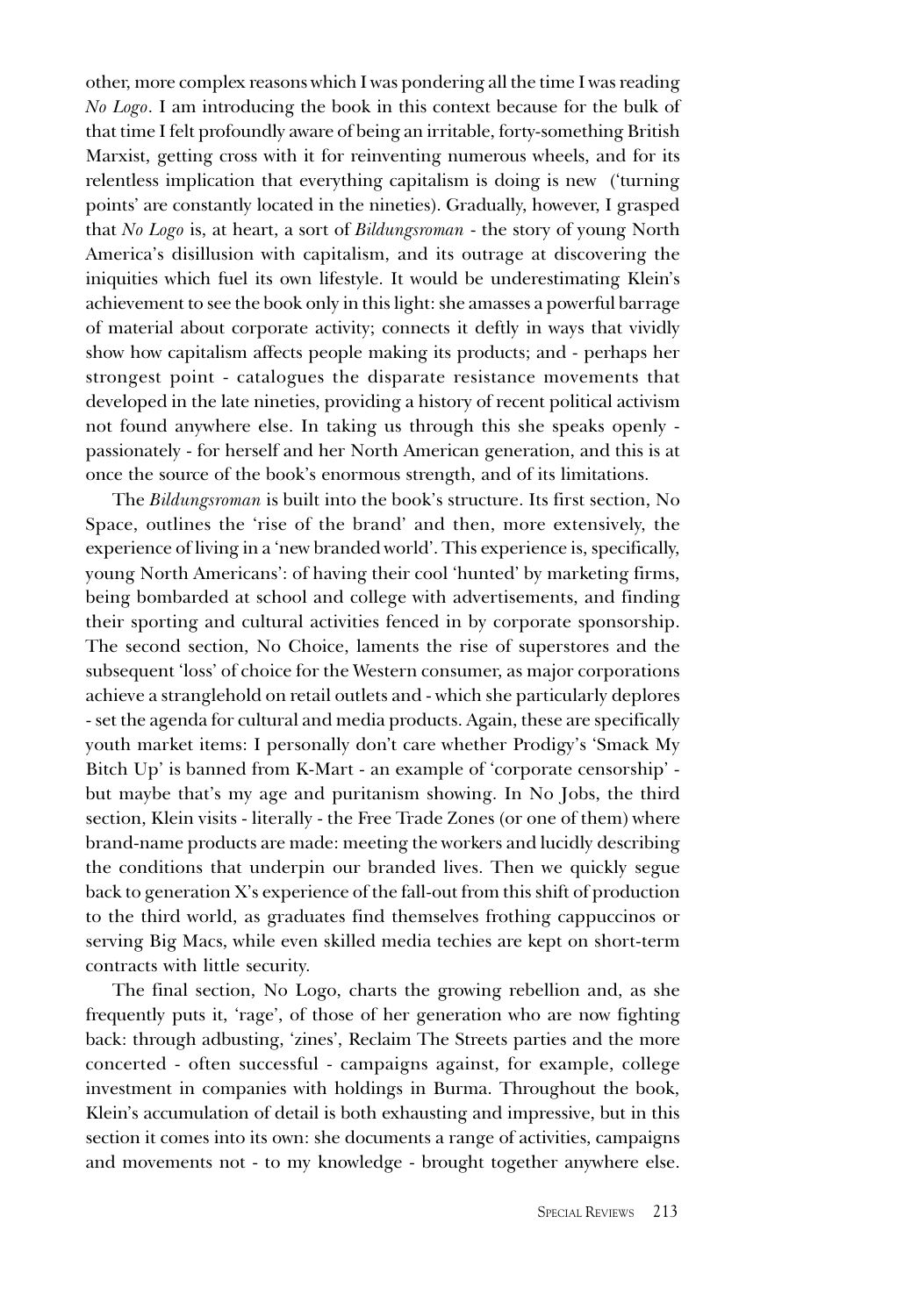The account is, as with all the book's information, highly selective: there is, for example, little on the GATT/WTO demonstrations and, more importantly, almost nothing on the activities and effects of the WTO or, indeed, the IMF. It took me - stupidly - a while to grasp why, out of global capitalism, it should be the Nikes and Tommy Hilfigers that are the main focus of her anticorporatism (companies like Intel, Pfizer, the major banks, are much more powerful), but then I finally got the point: they don't make the products that furnish the symbolic world of Generation X.

Klein herself deals with this issue straightforwardly: As the target market for everything from Guess jeans to Nike soccer balls, young people are taking the sweatshop issue personally. There is a sense of specifically generational solidarity between first and third worlds: she recounts how Tico Almeida, a senior at Duke University, explains that many students have a powerful reaction when they learn about the workers who produce their team clothing in free-trade zones. You have two groups of people, roughly the same age [my italics], who are getting such different experiences out of the same institutions,' he says. The combination of naivety and genuinely moving politicisation in this statement - albeit not one of her own - is characteristic of the entire journey documented in No Logo. It would be unfair to ascribe these qualities simply to Klein; it is rather that they are attributes of the phenomenon to which she bears witness.

And bearing witness seems to me a useful way of understanding this book; often described as a 'bible' ('the bible for anti-corporate militancy', declared one review), it is a Testament of Anti-Corporate Youth, and to see it as such is not belittling - it is how Klein presents the work. What she testifies to is not simply a political position: it is a series of emotional experiences leading up to that position. Describing how sponsors and merchandise took over Woodstock 94 (the 25th anniversary of the original free festival) she asks, poignantly, Never mind about the offence to hippies decades after the fact; how does it feel to have your culture 'sold out' now, as you are living it? Moving on to discuss what she sees as the increasing vampirisation of youth culture by marketing in the early nineties, she says, Many of us who were young at the time saw ourselves as victims of a predatory marketing machine that co-opted our identities, our styles and our ideas ...' The full sense of injustice meted out to generation X is unleashed when she reaches the section on jobs, or rather, the lack of them: After pumping young people up with go-get-'em messages - the 'Just Do' It' sneakers, 'No Fear' T-shirts and 'No Excuses' jeans - these companies have responded to job requests with a resounding, 'Who, me?'... To add insult to injury [my italics], this abandonment by brand-name corporations is occurring at the very moment when youth culture is being sought out for more aggressive branding than ever before ...'

This emotional - frequently autobiographical - story is an expression of betrayal and ensuing rage; it is also, as I have suggested, a tale of learning and growing, culminating, like all such tales, with the acquisition of a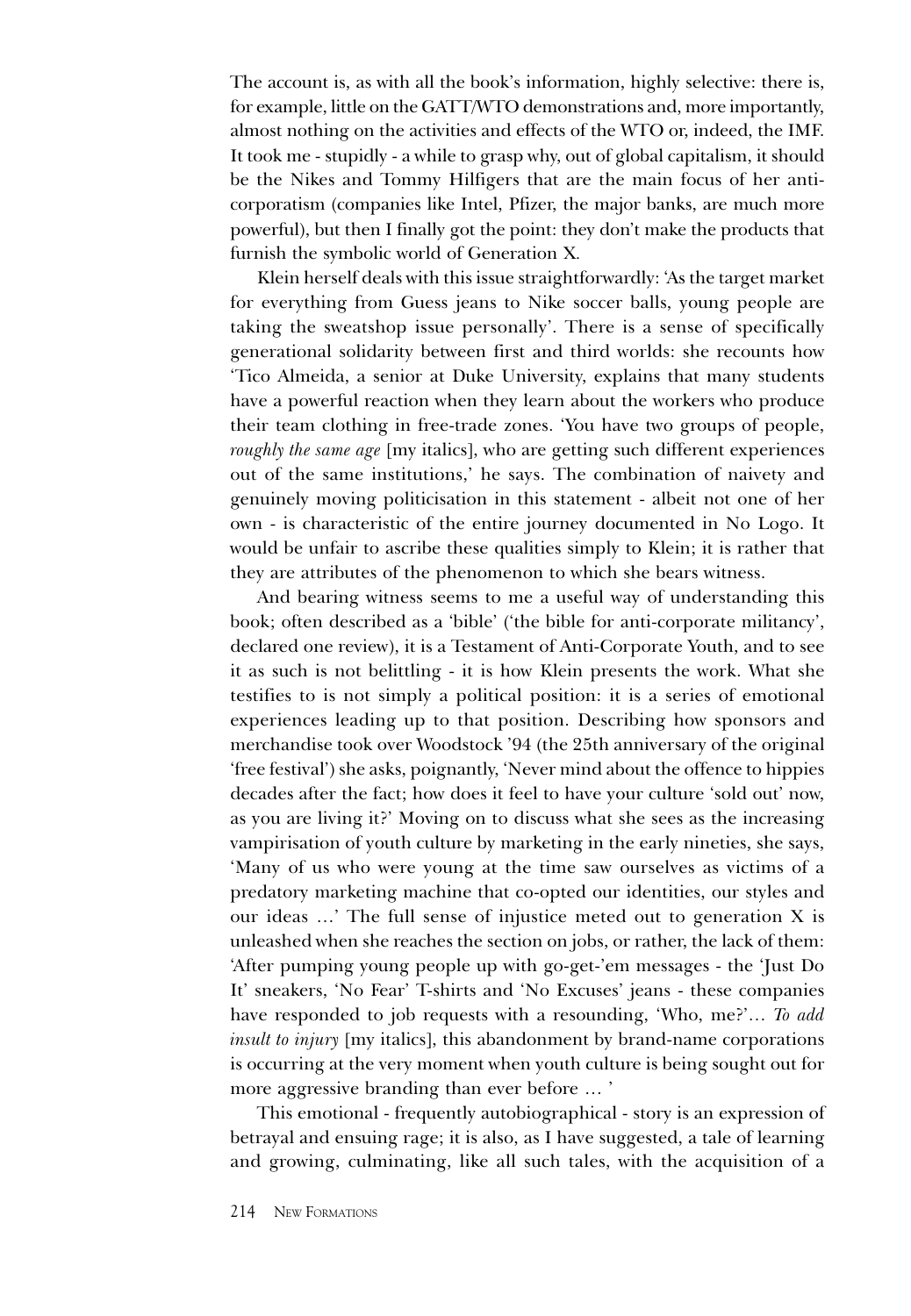conscience. The book's protagonist is an entire generation, and here lies its compelling power: this is the generation most recently 'failed' by capitalism, newly smarting from its felt injuries and freshly outraged by its perceived injustices.

Yet it is this same sense of newness and betrayal that underlies the book's limitations as a radical and historically-grounded analysis of capitalism. Betrayal implies an initial faith or bond; and in her expressions of disappointment Klein appears to accept capitalism's own 'betrayed' ideology of freedom and choice. She describes 'market trends ... combining to drastically undermine the traditional concepts of value and individual service that small business is known for ...' and talks in many more places of 'the assault on choice' - meaning restrictions both on the range of retail outlets, and on the range of cultural and other products available to the consumer. She seems particularly to have fallen for the modern myth of electronic communications: What is being betrayed is no less than the central promises of the information age: the promises of choice, interactivity and freedom'. She frequently invokes the 'right to be heard' and the 'right to know, and claims, When we lack the ability to talk back to entities that are culturally and politically powerful, the very foundations of free speech and democratic society are called into question'.

It could be argued that, as with her (much more thought-out) attack on logos, Klein is cleverly turning the values of liberal democracy back on themselves. However, it is evident throughout the book that they are actually her own values, and nowhere is this clearer than when she enters the realm where she is least sure of herself, the economic. She talks of 'the economy' in the same sense that bourgeois economists do: the fact is that the economy needs steady jobs that adults can live on'. But what is this 'economy'? The fact is that *capitalism* doesn't need steady jobs at all, it needs cheap labour, which, however, must constantly be balanced against the fact that some of the world's population must indeed be well-off enough actually to buy the goods so produced. It was once the Western working class who provided cheap labour: who lived in hovels and fell into machinery and had deformed babies. Today, that class is more valuable to capitalism as a machine for consuming than producing, and goods are made in the Third World 'zones' Klein so vividly describes. As she shows, every struggle to improve working conditions in those zones is important and valuable. But capitalism cannot fulfil its function of creating surplus value if everyone in the world earns a decent wage and is able to consume what they need. That is why it cannot, ultimately, be 'improved'.

And this is where, for a Marxist, Klein's book falls short. I once heard her speak at a conference on branding, where she claimed Marx had got his predictions wrong about commodity fetishism: 'Little did he know', she said, that it would one day be the brand, not the commodity, that dominated capitalism. Ironically, her entire work is about commodity fetishism - about what she calls, in almost Marx's own language, 'the double life of our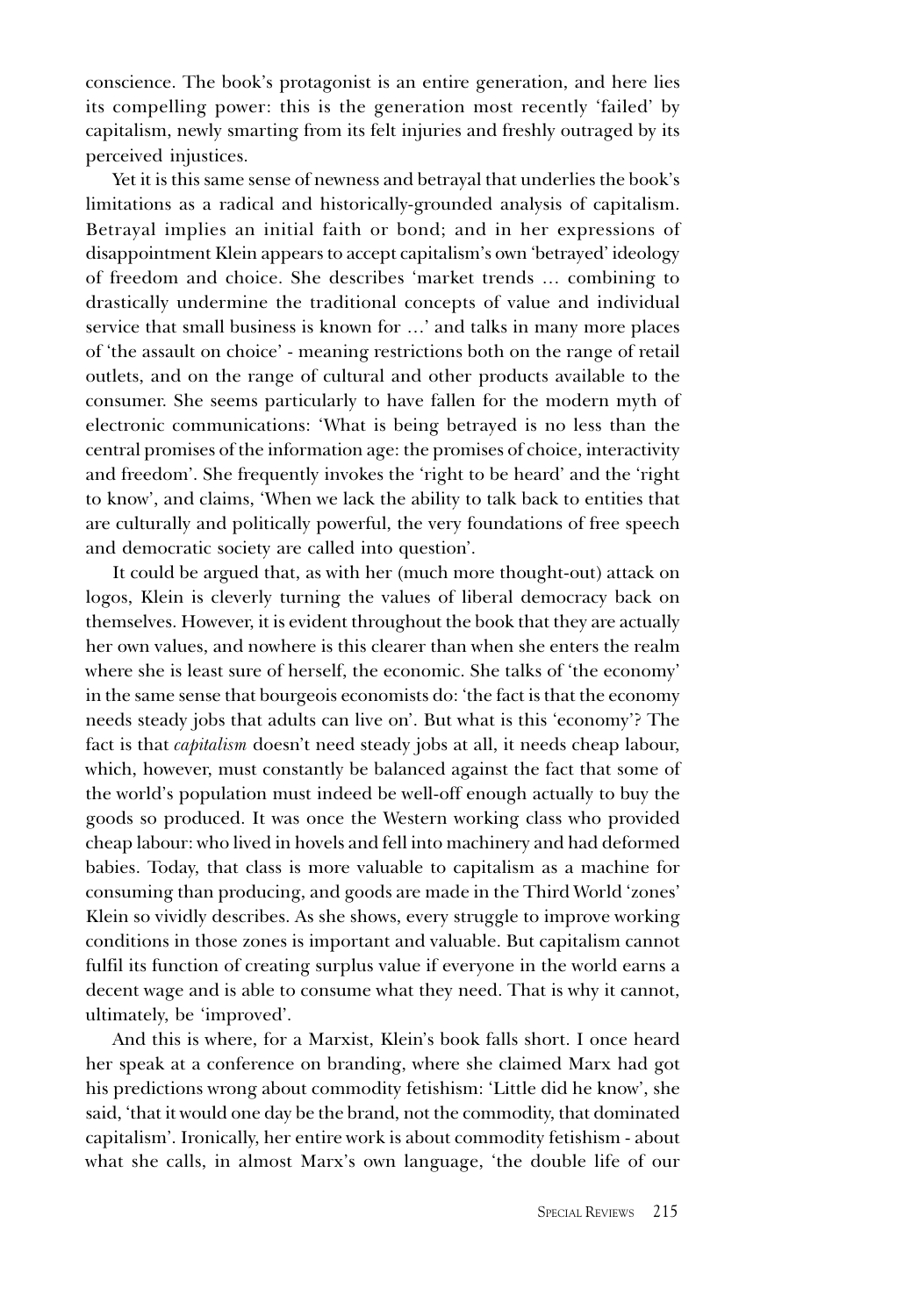branded goods. These goods are things, whose production damages those who make them, yet they embody values - 'transcendent values', to use her own phrase - which seem autonomous of those conditions of production. No Logo is a Marxist book, but Naomi Klein is not a Marxist, and this makes for confusing reading, since she is unaware of the analytical framework which might give her findings shape. She talks of the gap between labour costs and purchase price, without knowing the concept of surplus value: her description of it is vivid and accurate, but she doesn't know its name.

Does that matter? No, not at all. But the lack of a wider analysis deprives her of a historical perspective, leaving the sense that capitalism in its present form was virtually created in the 1990s. It is true that the practice of brandbased companies contracting out productive labour, rather than hiring it directly, is a specifically recent phenomenon. But around her hard-edged description of capitalism's present day iniquities hovers the ghost of an earlier, better version: she talks nostalgically of 'the days when corporate employees took pride in their company's growth', and deplores 'a corporate culture so damaged [my italics] that workers must often be fired or shortchanged for the boss to get paid'. 'But that's what capitalism's always done!' I thought repeatedly - until I realised that this sense of the newness of its ills was in part, at least, the newness of her perception, projected onto them.

This brings me back to the book's strength: the clarity and force with which it takes us through those perceptions, not merely announcing them but making them felt anew. No Logo tells a powerful story - one that must be told and retold, no matter how many older Marxists get impatient at the reinvention of the revolutionary wheel. Much has been said about the paradoxes of Klein's enterprise. Her logo-ised book, a brand in itself, is published in America by the huge corporation Random House, and in Britain by the Murdoch-owned HarperCollins; its success depends on the very system it attacks. Yet those of us who oppose capitalism owe her a great debt for writing it. When another Naomi's book, Wolf 's The Beauty Myth, was published over here, it was enthusiastically received by virtually everyone apart from a generation of feminists who felt that their territory was being 'discovered' all over again, their own earlier explorations of it unacknowledged. Many Marxists I have come across feel similarly aggrieved by No Logo: a brighteyed and bushy-tailed North American marching onto the sacred ground! It is true that North Americans know themselves and their feelings and perceptions to be important. Just as young, white North America is so crucial for marketers of cool (the point Klein makes in her book), so when young, white North Americans discover injustice the world seems to sit up and listen. But maybe there is something about being in the world's dominant social group that creates the confidence to speak out: and we should be grateful to Naomi Klein that she has done so. As I write this, the Western response to Attack on America' is taking shape, and as the battle lines are drawn up over this assault on capitalism's heartland, it remains to be seen whether such voices will continue to protest and be heard.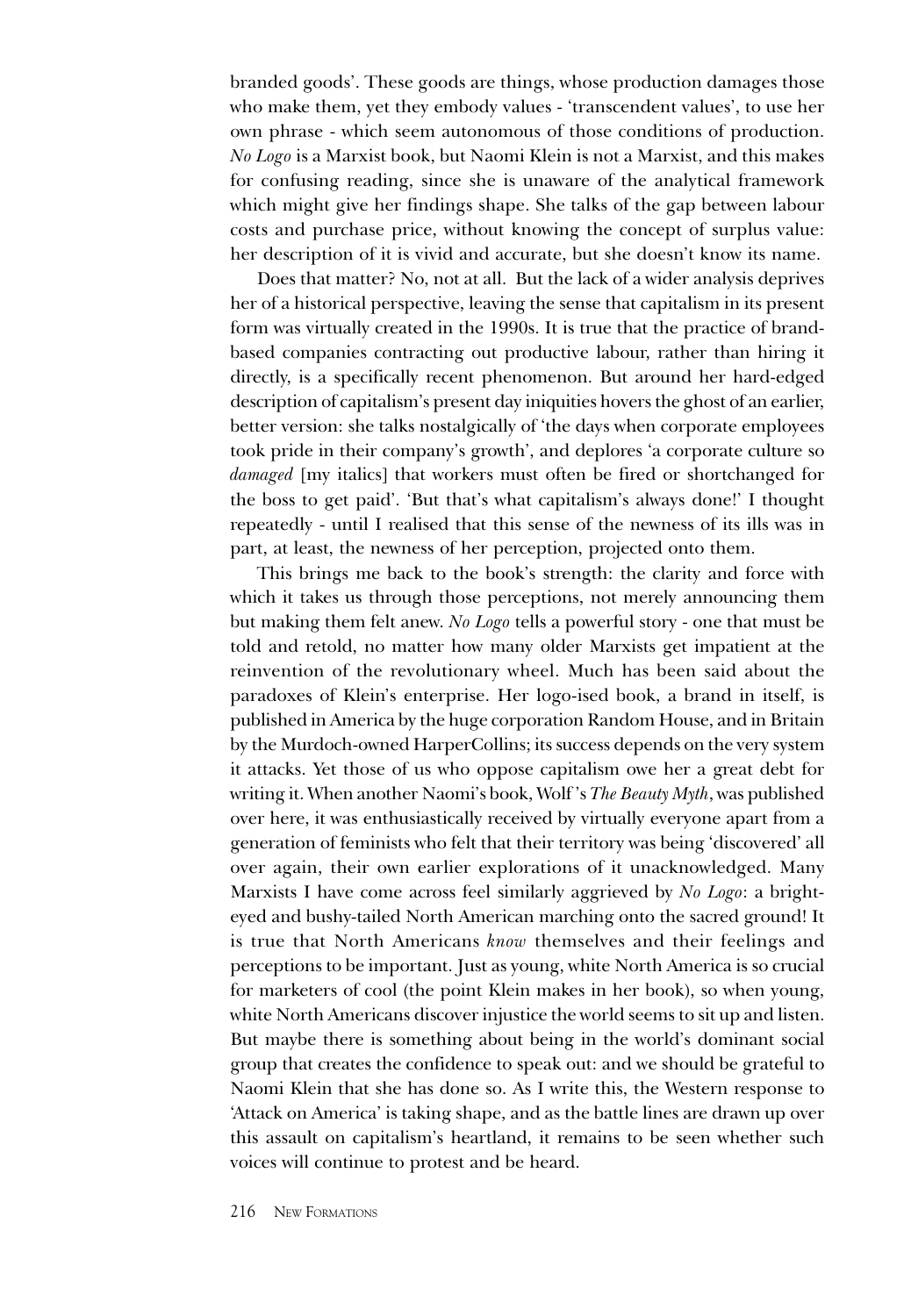## IN SEARCH OF THE VIRTUAL MULTITUDE

#### Tiziana Terranova

Michael Hardt and Antonio Negri, Empire, London and Cambridge MA, Harvard University Press, 2000, 496 pp; £23.95 hardback; £12.95 paperback.

Empire is ostensibly a book on globalisation, a relatively recent but dense area of debate that has lately burst out of the confines of academia. A redhot political-conceptual knot of problems and tensions for twenty-firstcentury societies, globalisation has become a sign-space to wonder at and attempt to make sense of. It denotes the generation, at higher and higher orders of magnitude, of a plethora of dramatic events from which even the most isolationist of nation states cannot extricate itself. Hardt and Negri suggest that this recent acceleration of processes of globalisation is part of the formation of 'Empire', a term that defines 'a new notion of right, or rather, a new inscription of authority and a new design of the production of norms and legal instruments of coercion that guarantee contracts and resolve conflict' (p9).

In its juridical focus, Empire positions itself outside the perimeter of the 'postmodernist' debate on globalisation, which usually concentrates on the dialectic between the homogeneity of the global and the heterogeneity of the local - the latter a space which resists, subverts and hybridises the homogenising pull of the former. For Hardt and Negri, however, postmodernism is a belated, reactive assessment of the crises of the modern, and it cannot help but remain stuck in a deconstructive critique of modernity. What distinguishes Empire from other critiques of postmodernism is the fact that it does not imply that, therefore, we are still living in a modernity of which postmodernism is another symptom. On the contrary, for the authors, we are no longer in modernity in any simple sense; thus postmodernism, in its constitutive deconstructive relationship with the modern, observes the symptoms of the dissolution of the modern without itself being able to open up to the current reconstitution of power (potestas) and the forces which oppose it (potentia).

Hardt and Negri's argument on the emergence of a new notion of right supports their understanding of the current dissolution of the dialectic as the predominant psychic and economic mechanism for the systematisation and control of difference. Identifying the current historical stage with the processes of capitalist 'real subsumption of labor', they claim that Empire does not work through the dialectical negation of an Other, but through the progressive incorporation and modulation of difference within a new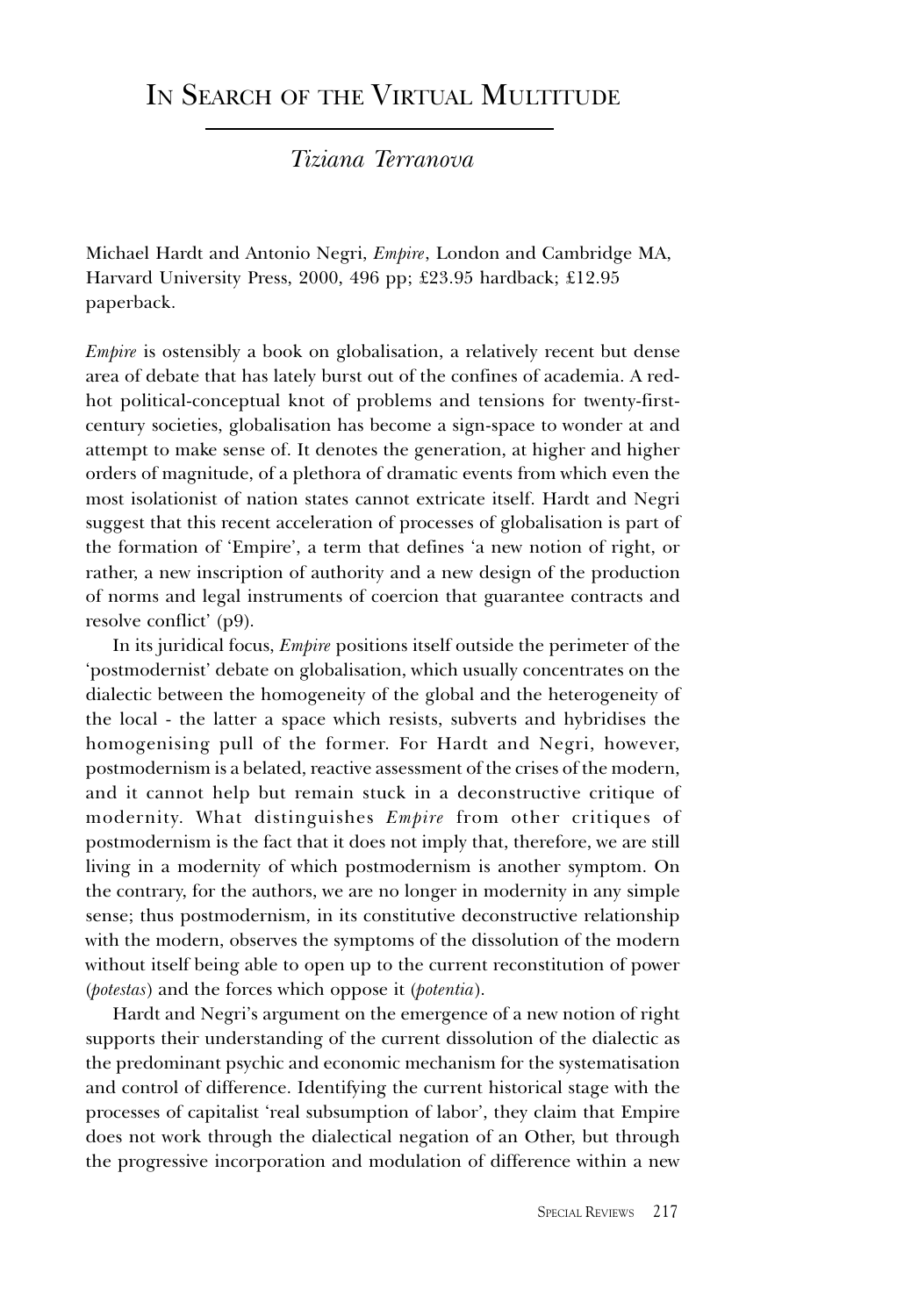constitutional regime. The current processes of globalisation are understood as a radically integrationalist process, relatively deterritorialised; a constitutional annexation that proceeds from an older imperial tradition, the Roman one - identified with the work of the Roman constitutionalist Polybius, present in the work of Machiavelli, and re-emerging in the constitution of the United States.

Empire is comprised of a succession of theses on the new imperial formation, many of which strike more than a few prophetic notes in this traumatic beginning of the twenty-first century: the replacement of conflict or competition among several imperialist powers 'by the idea of a single power that overdetermines them all, structures them in a unitary way, and treats them under one common notion of right that is decidedly postcolonial and post-imperialist'(p9); the constitution of a new notion of right conceived in terms of police action and the capacity of a global army/police to create and maintain order at an international level; the dissolution of the disciplinary and industrial regime into what Gilles Deleuze had already termed the society of control; the increasing centrality of immanent forms of control, which elude the dialectic of self and other in favour of a finermeshed modulation of difference; the qualitative centrality of immaterial and affective labour; the emergence of forms of struggle which regain in intensity what they have lost in communicability, and that leap vertically and touch immediately' the virtual centres of Empire. The book's emphasis, however, lies in its attempt to understand the new forms of power and the new conditions of struggle that materialise in the passage to Empire.

Empire has thus been an extremely timely book, emerging almost out of nowhere, and boasting impressive references (the back cover of the book is graced with enthusiastic endorsements by, among others, Etienne Balibar, Fredric Jameson, Saskia Sassen and Slavoj Zizek), at the very moment of globalisation's rise to the status of household term. It almost fatally coincided with the first visible manifestation of new movements that, within globalisation, have invoked a different, non-capitalist model of it; and new catastrophic and nihilist forms of attack upon the centres of Empire. It is impossible not to acknowledge the important role this book has already played in the so-called 'no global' movement. Such a role has come to complement that of another no-global best-seller, No Logo, as a generator of key insights and keywords for the movement at large.

The boldness of *Empire*'s statements, the over-arching and yet refreshing assuredness with which the book throws its judgments at the reader, are also its weaknesses. It is possible to take issue with every one of the book's statements and find them to be either too reductive or lacking in other ways. What is more interesting about this book, however, is Hardt and Negri's theoretical framework, in particular their use of key concepts such as 'multitude', 'constituent power' and 'constitutive thought'. Such concepts, which recur as almost obsessive refrains throughout the book, seem to be its more productive entry points and also key to some of its fundamental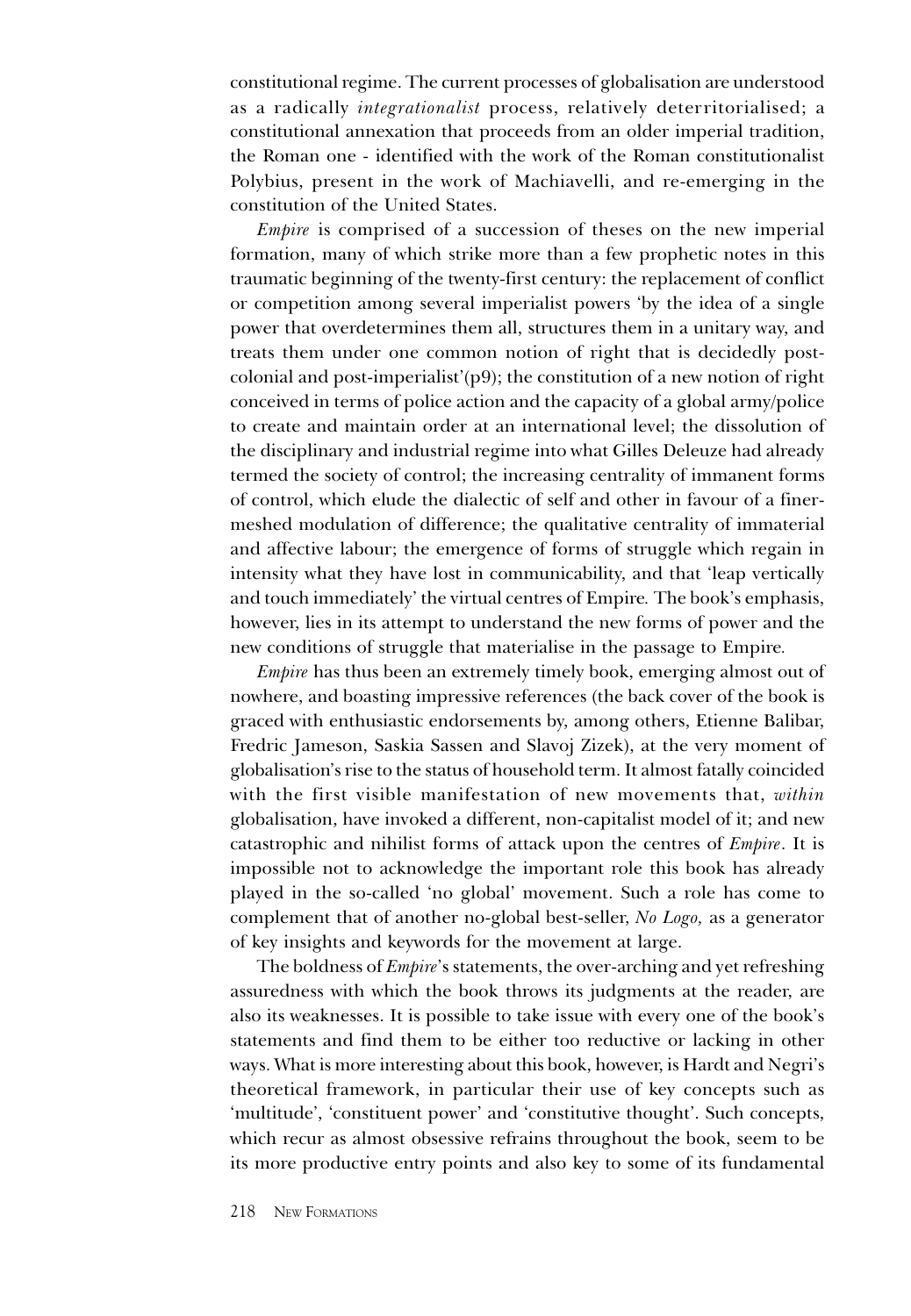problems. They seem, that is, to constitute a less understood but powerful and consistent challenge to the conceptualisation of cultural politics, as present, for example, in the Anglo-American field of cultural studies - a placeholder for English-speaking academic attempts at dealing with the historicity of relations of power in relation to the self-production of culture at a collective, diffuse level.

The dissatisfying thing for a reader interested in grasping the core of Hardt and Negri's analysis in relation to the collective self-production of culture is the vagueness with which such key and reiterated themes are defined: multitude, constituent power, constitutive thought. Like a mantra, these terms recur throughout the book, midway between a conscious (and already successful) attempt to spread the signifiers by sheer repetition (a memetic' approach to political praxis), and a more tantalising promise of further disclosure that Empire never satisfies.

It is easy to blame Empire for its vagueness in defining its key terms, balanced by the concise and sudden definitions that pepper the book. The most famous, that of the 'multitude' as distinct from 'the people', has struck a sensitive nerve. Kevin Robins recently concluded a collection of essays on British cultural studies centred around the question of national identity with an extended excursion into Hardt and Negri's definition of multitude. The mailing lists of global Internet movements are seeing more and more references to the word 'multitude' and the book Empire. The sign 'multitude' has already started to envelop the collective entity for which terms like the 'mass' or the 'people' are becoming increasingly inadequate.

The concept of the multitude, then, provides the first obvious bridge between the Italian tradition of Autonomy that traverses the book and more established currents within the English-speaking field of cultural studies. Harry Cleaver, in Reading Capital Politically, has already pointed out a certain affinity between the writings of 'bottom-up' British Marxist historians such as E.P. Thompson and Christopher Hill, American-based writers such as C.L.R. James and Raya Dunayevskaya, and the Autonomist perspectives. What these very different strands have in common, for Cleaver, is an effort to theorise working-class activity by extending the concept of working class well beyond industrial labour.<sup>1</sup> This Marxist enterprise is recognisable and well-documented, as Cleaver himself explains. Its resonance with the contemporary moment lies in the primary importance given to working-class activity, in a situation where the working class is not necessarily identified with industrial labour, but with a self-valorising activity which is autonomous with regard to the recuperation exercised by Capital. What is striking about *Empire*, when compared to other contemporary Marxist or Marxist-influenced analyses, is its joyous affirmation of the power of the multitude's self-valorisation, which capitalism can only attempt to recuperate and systematise dialectically. However, what makes Empire more politically valuable than previous efforts by Hardt and Negri is its direct engagement with the current bio-political context, the re-organisation of

1. See Harry Cleaver, Reading Capital Politically, Leeds, Anti/Theses, 2000, p13.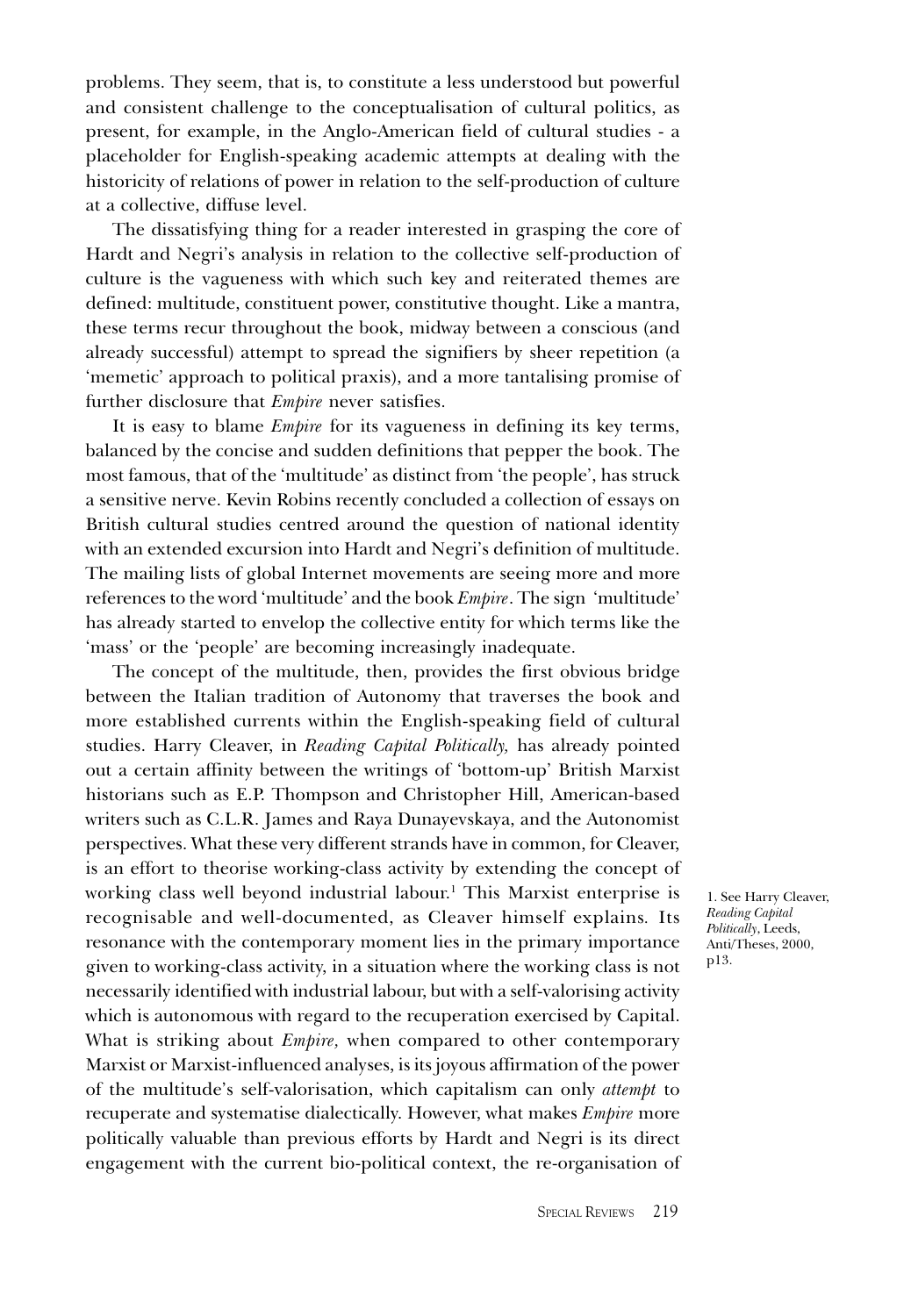Power (*potestas*) within which the antagonistic self-production of the multitude must take place.

The multitude, then, provides the first obvious bridge between the theoretical universe referred to in Empire and the established, almost ossified set of concerns that run through the study of popular culture in cultural studies. There are several places where the book engages with the concept of the multitude. The multitude, we are told, is not a *people* ('an organized particularity that defends established privileges and properties') but 'the universality of free and productive practices'  $(p316)$ . It is 'a multiplicity, a plane of singularities, an open set of relations, which is not homogeneous or identical with itself and bears an indistinct, inclusive relation to those outside of it  $\ldots$  a constituent relation, [rather than]  $\ldots$  a constituted synthesis that is prepared for sovereignty'  $(p103)$ . The multitude is not identical to itself, but is characterised by 'mobility, flexibility, and perpetual differentiation' (p344). It is endowed with *virtual* powers, that is 'the set of powers to act (being, loving, transforming, creating) (p357), and it is the common place that holds 'labor, intelligence, passion, and affect' (p358).

To understand the conceptual origins of what would otherwise sound like a dangerously romantic idealisation of collective praxis, *Empire's* interested reader would have to work her way back through Negri's work. There are noticeable similarities, for example, between the multitude and the theory of class composition, a central tenet of the Italian Autonomia. The theory of class composition aimed at displacing the orthodox Marxist fixation with the industrial working class with a new awareness of the historical mutability of the proletariat as a class, and the futility of appeals to unity, where instead the problem was that of recomposition of 'a multiplicity of needs, and of liberty'.<sup>2</sup> In Negri's *Marx Beyond Marx*, the working class is not exclusively tied to specific types of labour (industrial or postindustrial) precisely because of its continual struggle with capital. This struggle has as a result on the one hand the development of capital and on the other the intensification of the class composition, the enlargement of its needs and of its pleasures, the elevation of the value of labor necessary for its reproduction'.<sup>3</sup>

The concept 'multitude', however, is the outcome of the crucial encounter between Negri and the work of the seventeenth-century Jewish Dutch philosopher Baruch Spinoza, an encounter that took place during Negri's first prison term in the late 1970s, and which produced one of the most substantial and rewarding of Negri's books, Spinoza: The Savage Anomaly. The book was translated into English by Michael Hardt and can be considered the first proper collaboration between the two authors. It is in Spinoza: the Savage Anomaly (even more than in the better known Marx beyond Marx) that the theoretical groundwork of Empire was laid. As Hardt remarked in his introduction to the earlier book, When Negri approaches Spinoza, his Marxist conception of power relations is greatly enriched.<sup>4</sup>

As Hardt puts it, the Spinoza book moves beyond Negris previous exclusive concentration on the working class in terms of autonomous use

2. Antonio Negri, Marx Beyond Marx: Lessons on the Grundrisse, Harry Cleaver, Michael Ryan and Maurizio Viano (trans), London, Pluto Press, 1991, p14.

3. Ibid., p73.

4. Michael Hardt, 'Translator's Foreword: the Anatomy of Power' in Antonio Negri, The Savage Anomaly: The Power of Spinoza's Metaphysics and Politics, Minneapolis, University of Minnesota Press, 1991, pxiv.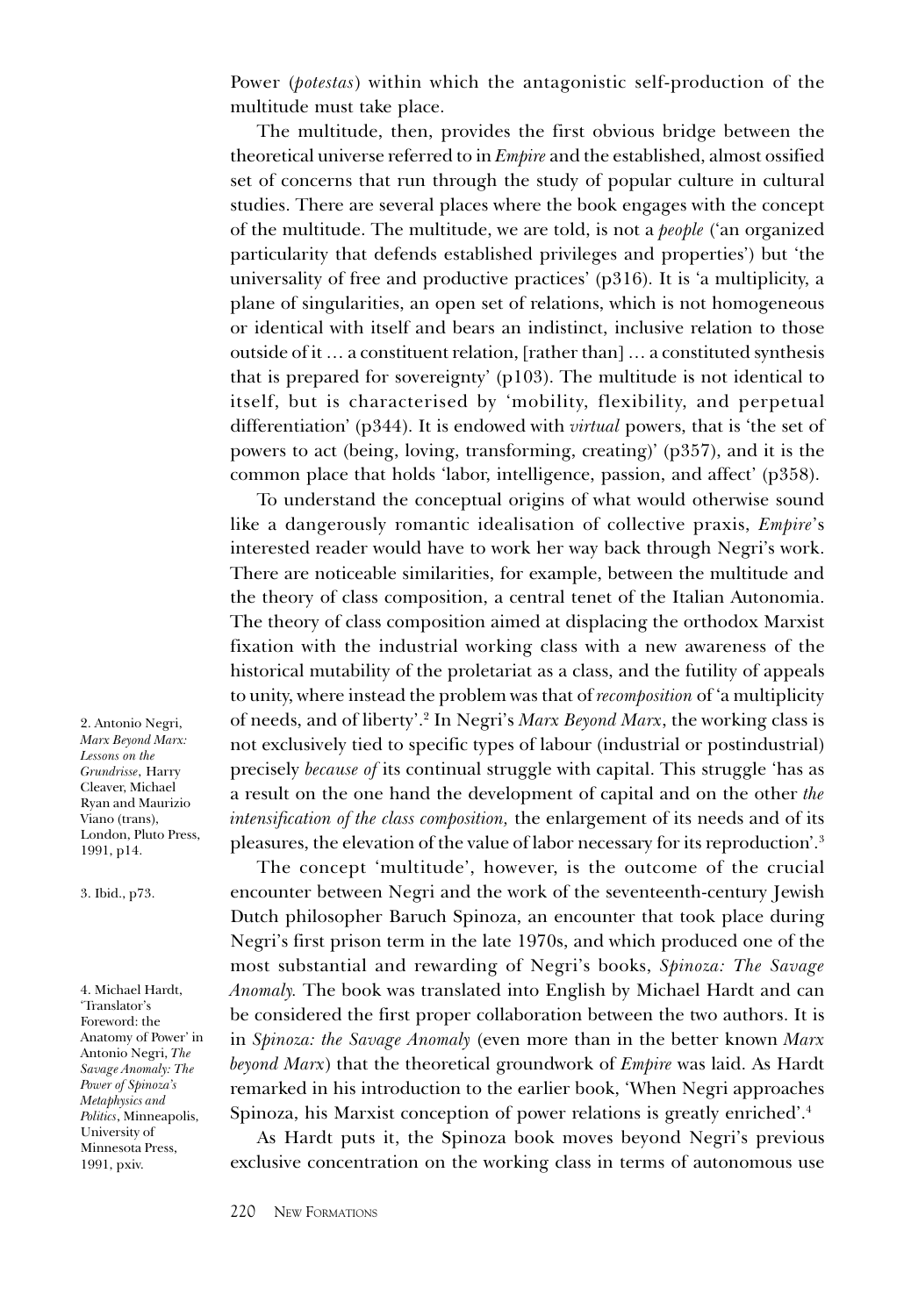value in its search for a better way to conceptualise the organisational aspect of power. For Hardt two concepts are crucial: multitude and constitution.

Multitude is the term Spinoza uses to describe the collective social subject that is unified inasmuch as it manifests common desires through common social behavior. Through the passion and intelligence of the multitude, power is constantly engaged in inventing new social relations. The multitude, the protagonist of Spinoza's democratic vision, creates a social authority through the process of constitution, a process whereby social norms and right are constructed through the logic of immediate, collective and associative relations. In the process of constitution the metaphysics of power becomes an ethics, an ethics of collective passions, of the imagination and desire of the multitude.<sup>5</sup>

The multitude, then, is a political concept rooted in what Negri describes as the 'savage times' of the first political and cultural crisis of modernity: the seventeenth century. Faced with the first crisis of the rising capitalist system after the Renaissance utopia, bourgeois philosophers such as Hobbes (the Marx of the bourgeoisie) chose to construct the political as a necessary mediation of the powers of the multitude within the transcendent horizon of the State. The idea of the constituent power of the multitude is thus absorbed in the notion of political representation, whereas it was supposed to legitimize this notion. The multitude is thereby made to function as the legitimisation for a new (economic, sexual, political, and cultural) division of labour.6 By contrast, Negri argues, Spinoza chooses a different trajectory, that of the radicalisation of the Renaissance utopia, beyond its residual neo-Platonism. Such radicalisation points to the state of nature, which for Hobbes was characterised by 'the war of all against all', as a plane of composition and decomposition between non-individualised bodies, traversed by passions and affects, which necessitates the active labour of imagination in its inextricable relationship with reason. The work of imagination and reason, Negri suggests, is constitutive work, that is, work that does not mediate between bodies but constructs new bodies and new relations on the basis of an ethical microphysics of an ever-expanding plane of needs and desires. Thus Empire can claim that labour as constitutive power is fundamental to the construction of community: 'on the one hand the singular powers of labor continuously create new common constructions, and, on the other hand, what is common becomes singularized. We can thus define the virtual power of labor as a power of self-valorisation that exceeds itself, flows over onto the other, and, through this investment, constitutes an expansive commonality. The common actions of labor, intelligence, passion, and affect configure a *constituent power'* (p360).

Empire's strong ontology of the constituent power of the multitude is a welcome displacement of the conflict between those studies that exclusively privilege the working of potestas (the capacity of Power to absorb and 5. Ibid., pxv.

6. Antonio Negri, Insurgencies: Constituent Power and the Modern State, Minneapolis, University of Minnesota Press, 1999, p3.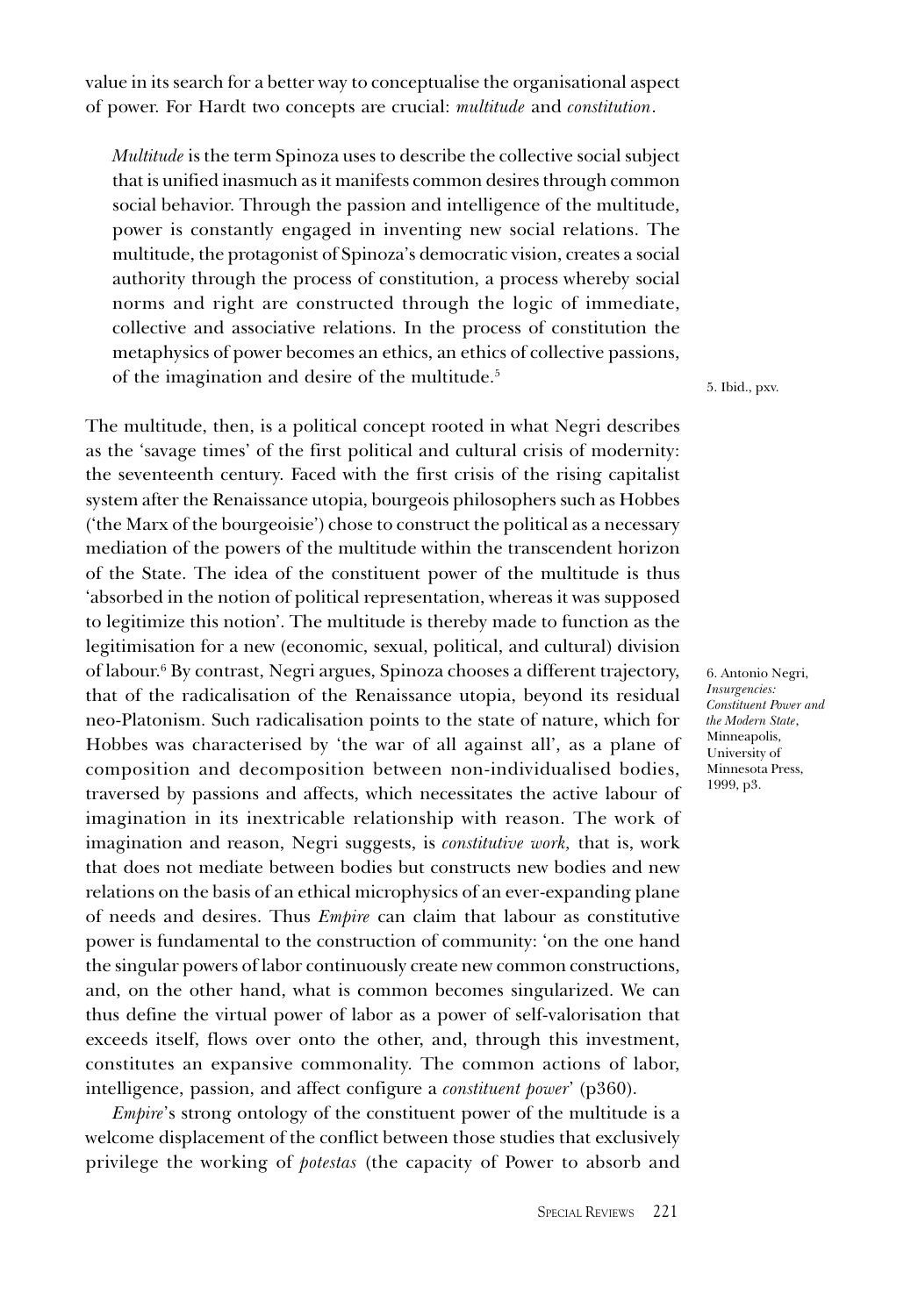neutralise opposition) and those that concentrate mainly on potentia (the capacity of subjects and cultures to produce themselves in opposition to Power). However, this strong ontology is also a limit of *Empire's* analysis. Where is the place *within* the constitutive power of the multitude of what Deleuze and Guattari called fascist desire or the desire for fascism? Can the desire for annihilation and control be exclusively identified with the Power of capitalism or the State? What is the state of the non-human or the inorganic within constituent power? What is the sexuality of the multitude? In spite of its jabs at the 'angelic' nature of immaterial work to be found in the Autonomists' analysis of postindustrial societies, 'constituent power', as understood in this book, remains strangely angelic itself. In terms of concrete political analysis, this has the potential to produce analyses of the social that 're-dialectise' the multitude, as a productive angelic source of permanent revolution posed against the evil of an external capitalist-state machine. The 'de-angelification' of the multitude and constituent power thus emerges as a challenge for any attempt to *constitutively* (rather than simply *critically*) engage with the model for political and cultural analysis proposed by this book. Such 'de-angelification' would require an analysis of constituent power that takes into account the stratifications of history, the role of inorganic drives, and the libidinal investments that shape the constitution of the multitude as virtuality. Empire might not be the next Manifesto, but it will definitely be a book that opens up different ways of thinking about some of the most urgent issues of this new century. As such, the book has the potential to start a larger, collective effort to escape the postmodern impasse that, after the initial, productive euphoria, has paralysed so much conceptual and political praxis, confining it to the infinitely reproducible aporias between essentialism and constructivism, nature and culture, identity and difference, resistance and incorporation, representation and reality. Hopefully, it will also act as a catalyst for an international effort to address the current juridical situation of one of its authors, Antonio Negri (sentenced to thirteen years in jail by the Italian state, but currently on 'work release'). Although Italian intellectuals have a habit of producing their best work in jail, we would like it, for once, if this specific case of 'eternal return' were to stop.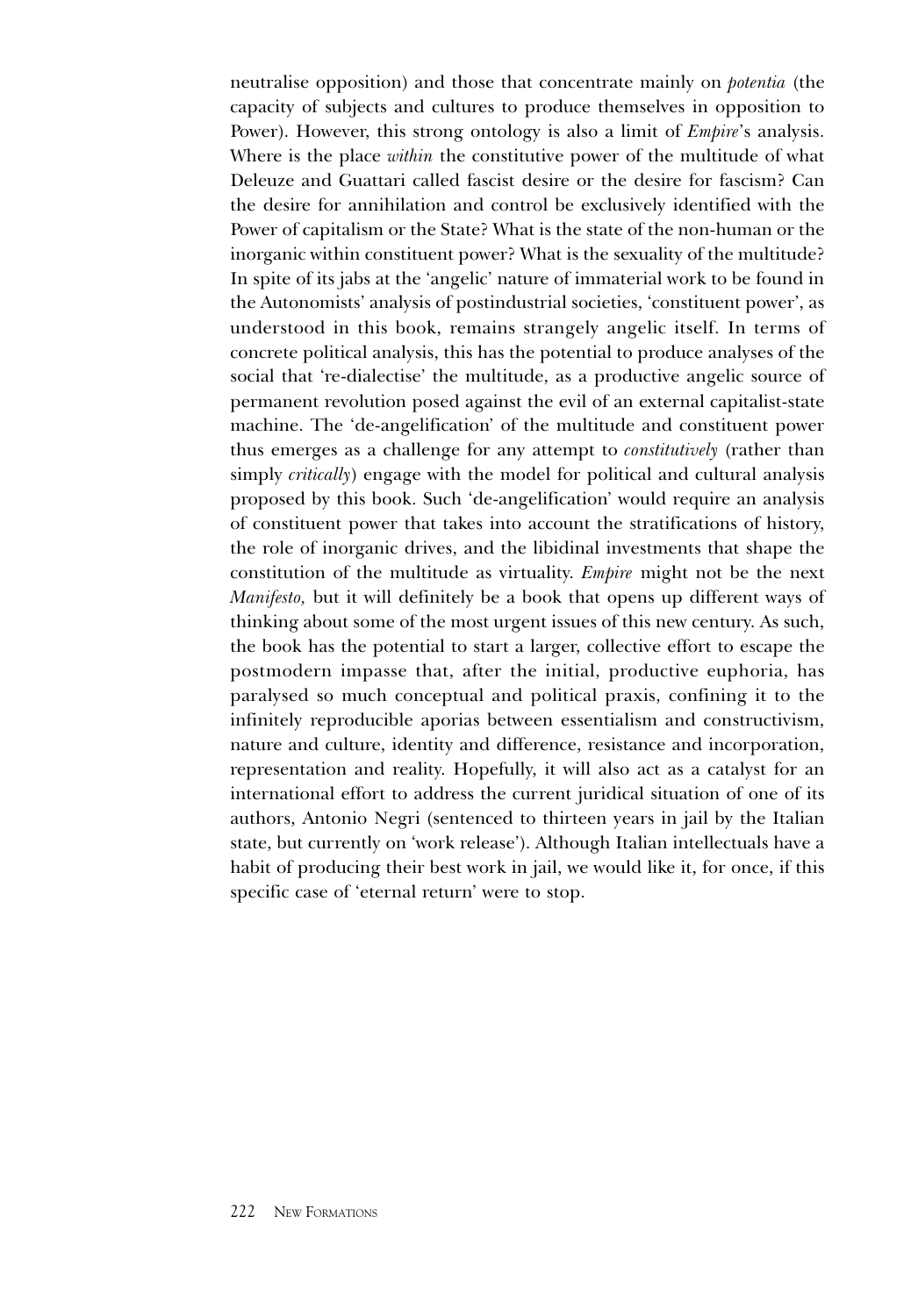# THE COLLECTIVE PROJECT FOR A GLOBAL COMMONS

Michael Hardt

Comment on Naomi Klein's No Logo, by the co-author of Empire

No Logo and Empire are very different kinds of books, conceived for very different readers, but they share a basic political project: to critique the contemporary forms of capitalist globalisation and at the same time recognise the emerging signs of an alternative, democratic globalisation. This may explain in part why both books have found a certain popularity among the activists involved in the continuing actions against the WTO, the World Bank, the IMF, and other such organs of global power, because indeed these movements are not merely protests but rather experiments seeking new forms of global connection and community. What I admire most about Naomi Klein's book, in fact, is its search for constructive alternatives: she is not satisfied with exposing the evils of multinational corporations but analyses also all the forms in which we refuse corporate power and thereby open the space for political alternatives.

One interesting point of intersection of the two books is their analyses of the new forms of production that hold a hegemonic position atop the global capitalist economy. Naomi Klein develops the concept of branding to explain how the material production of goods is being increasingly supplemented (and in some ways supplanted) by advertising campaigns and the production of images. The product that is sold is thus not merely nor even primarily the actual pair of CK jeans or Nike shoes but the notion or aura that is created by the brand itself. Negri and I analyse this phenomenon using the concept of 'immaterial labour' by which we mean labour which is itself both corporeal and intellectual but whose products are immaterial. Immaterial labour can thus refer to advertising concepts but also includes many other production processes such as symbolic and analytical tasks, the creation and management of information and communication, and various forms of affective labour. Affective labour may be the most interesting component of immaterial labour and indeed it plays a fascinating role in the process of branding. More than an image or even a concept, the power of the brand name lies primarily in the affect it creates. A brand creates a feeling, a sentiment, a relationship, even a way of life.

One should emphasise that the focus on immaterial production in No Logo and Empire should not be understood as a claim that material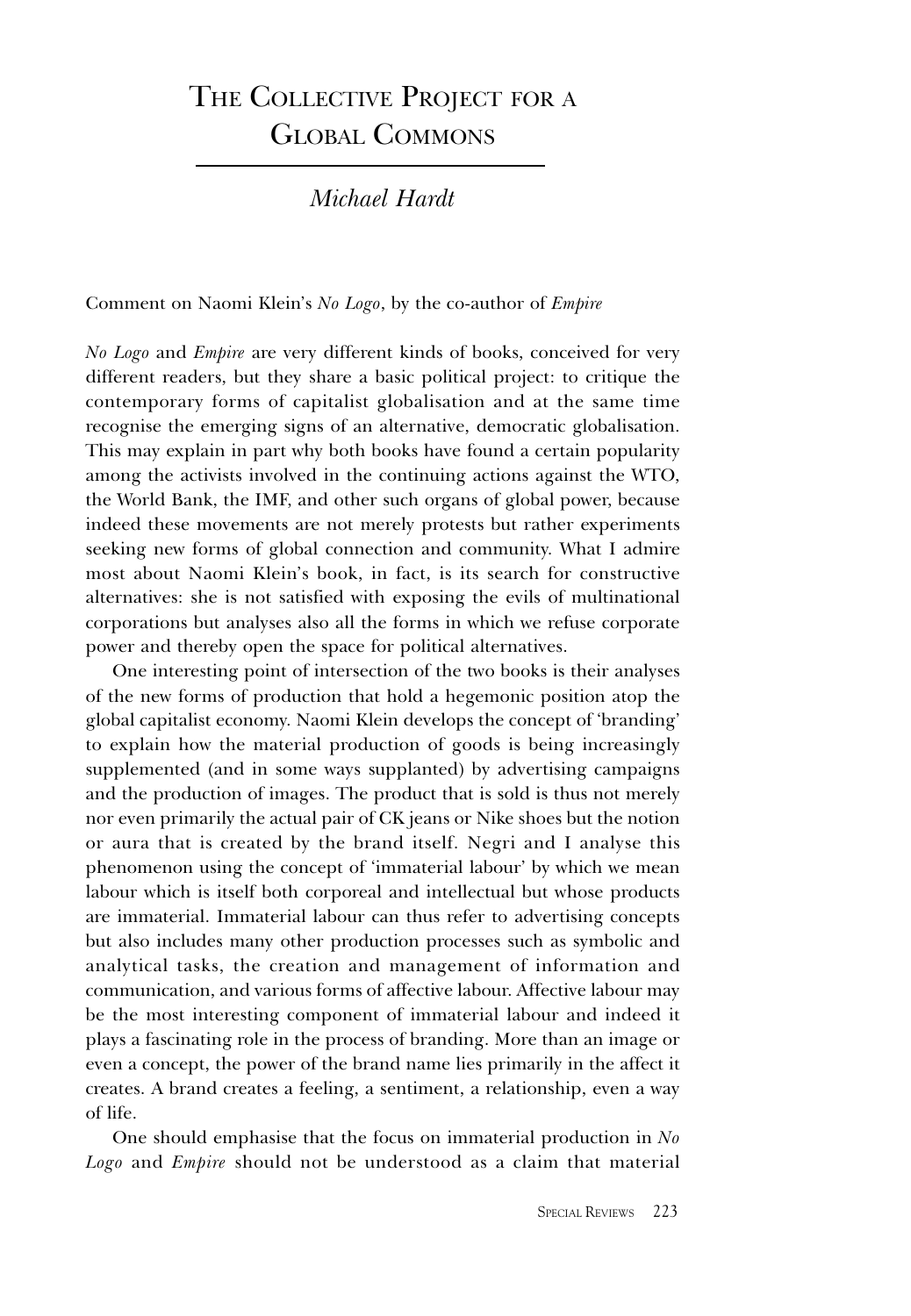production has ceased to exist or even that immaterial production has become predominant in quantitative terms, either in the world as a whole or in the most dominant countries. The claim rather is that immaterial production has become hegemonic and this fact casts all other forms of production in a new light. The production of material goods remains important but now within the context of an economy dominated by the immaterial. Naomi Klein makes this wonderfully clear by accompanying her analyses of the production and consumption of brands in the dominant countries with an investigation of the material production of those goods in subordinated regions of the world. It is tempting to compare the factories that produce brand name clothing or shoes outside Manila or Jakarta today with the sweatshops in North America at the beginning of the twentieth century, but really the comparison has limited use because contemporary sweatshops function within a global economy dominated by immaterial production.

The politics that springs from Naomi Klein's analyses is both enabled and limited by her focus on the major capitalist corporations. The scandalous activities of some of the corporations is useful for mobilising public (and particularly consumer) outrage, but Klein is quite aware that protesting against Nike's practices only to give its market share to Reebok is not an adequate political solution. The scandals of the major corporations are really only indicators and thus Klein proposes that we read individual corporations as a kind of map to guide us through the connections of the global capitalist economy. This is an excellent idea, but it still risks focussing too much on corporations and leading to a politics that is merely anticorporate. We are not of course only against the major brand-name corporations (and for the other corporations), nor are we merely against the corporations (and for other forms of capitalist exploitation). Anticorporate politics must thus be complemented by a more general critique of capital as a whole along with a critique of the institutional and governmental forms that support it. These are the kinds of more general tasks that I think Klein's project points towards.

No Logo and Empire coincide most clearly in their final calls for a democratic global future: calls, for example, to conceive of a new global form of citizenship and to construct a global commons. These two books along with the various political movements that have emerged in recent years on the terrain of globalisation - may, in fact, be best conceived not as individual analyses but as initial symptoms of an emerging form of left politics, a politics of the world to come.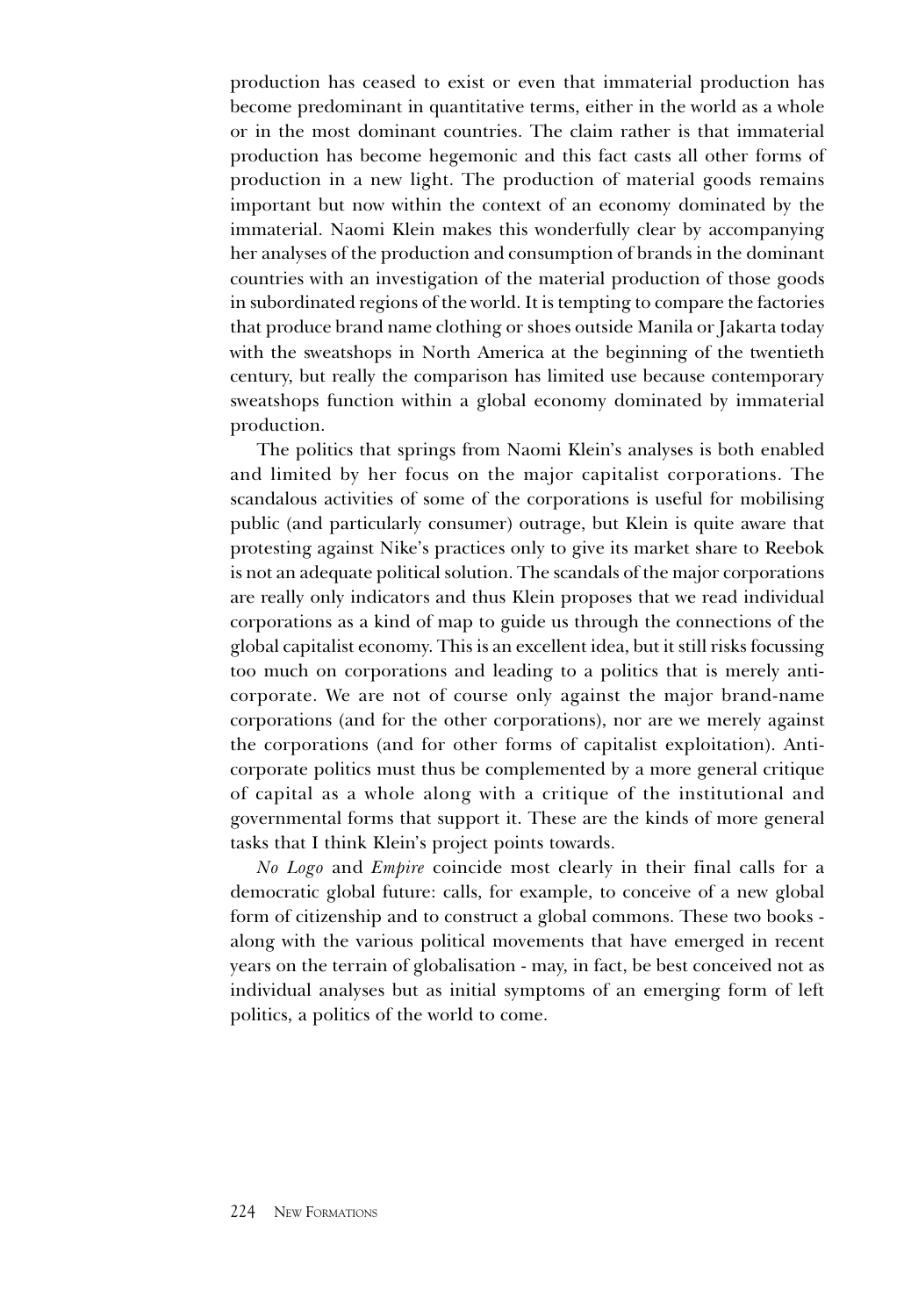## EMPIRE AND THE MOVEMENT AGAINST CAPITALISM

Graeme Chesters

Comment on Michael Hardt and Antonio Negri's *Empire*, by a founding member of the Shifting Ground Cooperative.

Once upon a time, there were two times: one was called One Time, and the other was called Another Time. One Time and Another Time made up the At Times family, who lived and ate from time to time. There were two ruling empires, Always and Never, who for obvious reasons hated to death the At Times family - they couldn't tolerate their existence. They could never let One Time live in their kingdom, because Always would then cease to be, since if it's One Time now, then it can't be Always. Nor could they let Another Time show up even once in their kingdom because Never cannot live with One Time, and even less if that One Time is Another Time.

Subcommandante Insurgente Marcos, 12 September 19981

The moral of this story is that one time is very difficult to tell from another, that 'always' and 'never' are competing discourses that vie with each other to control and subjugate the desire to be, and to be different. Consequently we might be a little reluctant to believe those who explain that one time has become another. But what does this have to do with Empire? Well it could be that it is fun to play mix and match with the signs, symbols and signifiers of anti-capitalism, now you see them now you don't. I admit it is tempting, because these two particular strands, the Zapatistas' masked war of the word, and the peculiarity of Italian social theory (Empire is uniquely Italian)<sup>2</sup> are animating much of the theory and practice of this thing which some call anti-capitalism.

Marcos's riddle is pertinent because if One Time has become Another (Empire?) then perhaps we are closer to the downfall of the kingdom (Capital?). Empire in part addresses this question, albeit in an abstract and opaque manner. This is perhaps one of the reasons why, despite the passions (fake) of the liberal press and numerous plaudits from academics, Empire is not flying off the shelves and into the hands of the activist community. Don't get me wrong, it's a deeply insightful and thought-provoking work which was urgent and overdue, and I recommend it strongly. However, there remains something elusive about it, something present in the rhythm and cadence of language which separates and alienates; it sometimes feels as disconnected to the lived and concrete reality of resistance as the forms

1. The selected writings of Subcommandante Marcos have been published as Our Word is Our Weapon, London, Serpent's Tail, 2001.

2. Michael Hardt has long been a dedicated exponent of Italian social theory; see for example Michael Hardt and Paolo Virno (eds), Radical Thought in Italy: A Potential Politics, Minneapolis, University of Minnesota Press, 1996.